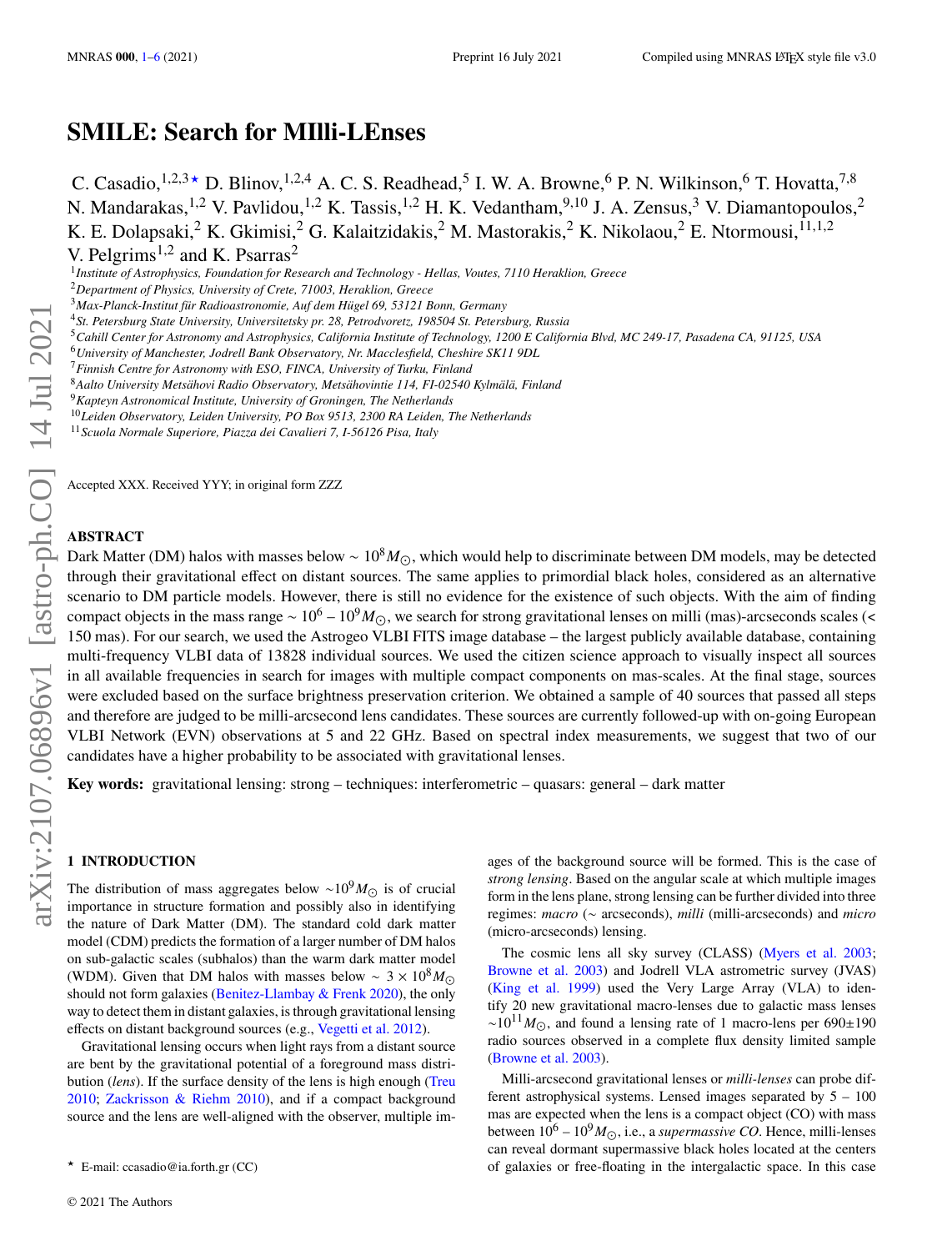the black hole splits the image formed close to the center of mass [\(Mao et al.](#page-4-4) [2001;](#page-4-4) [Winn et al.](#page-5-3) [2004;](#page-5-3) [Muller et al.](#page-4-5) [2020\)](#page-4-5) into multiple images on mas-scales, which are accessible to very long baseline interferometry (VLBI) observations.

[Wilkinson et al.](#page-5-4) [\(2001\)](#page-5-4) used VLBI multi-frequency observations of 300 sources to search for milli-lenses with multiple-image separations in the angular range 1.5-50 milliarcseconds. Following Press  $\&$ [Gunn](#page-4-6) [\(1973\)](#page-4-6), their null result allowed them to constrain the CO mass density ( $\Omega_{CO}$ ) for CO in the mass range  $10^6 - 10^8 M_{\odot}$ , to  $\Omega_{CO}$  < 0.01 (95% confidence).

The Very Long Baseline Array (VLBA) has been used by [Spingola](#page-4-7) [et al.](#page-4-7) [\(2019\)](#page-4-7) at 1.4 GHz in a search for milli-lenses with image separations > 100 mas, corresponding to lensing mass scales >  $3 \times 10^9 M_{\odot}$ . In terms of mass scale this complements the study we report here. Following [Wilkinson et al.](#page-5-4) [\(2001\)](#page-5-4), we selected a higher frequency than 1.4 GHz in order to focus on lensing of the compact cores of blazars and to reduce the confusing effects of the radio jets, which have steeper spectra than the cores. The cores we are targeting for multiple images due to lensing are much more prominent relative to the jets at 8 GHz than at 1.4 GHz.

Lately there has been a renewed interest in the primordial black hole (PBH) scenario, partially due to the merging of a ∼85  $M_{\odot}$ and a ~66  $M_{\odot}$  black hole, recently detected by the LIGO/Virgo Collaboration [\(De Luca et al.](#page-4-8) [2020\)](#page-4-8). If PBHs exist they might be the primary constituent of DM (e.g., [Clesse & García-Bellido](#page-4-9) [2018\)](#page-4-9). Moreover, given the wide range of possible masses of these objects  $(10^{-18}M_{\odot} - 10^{9}M_{\odot})$ , [Sasaki et al.](#page-4-10) [2018\)](#page-4-10) PBHs could explain the high BH masses in the above LIGO/Virgo event.

In this paper, we present a pilot search for milli-lenses with angular separation < 150 mas, that we carried out using the Astro-geo VLBI FITS image database<sup>[1](#page-1-0)</sup>. We used VLBI data of all 13828 sources, available when this study was performed. A similar study was presented by [Burke-Spolaor](#page-4-11) [\(2011\)](#page-4-11). There, the search for binary supermassive black holes using spectral index images of 3114 sources, produced only one candidate. The bulk of sources in the Astrogeo VLBI FITS image database come from dedicated astrometry programs devoted to the completion of a radio fundamental catalog [\(Petrov](#page-4-12) [2021\)](#page-4-12). For this reason Astrogeo contains mostly compact radio sources observed in two frequency bands, and one of them is usually the X-band (8 GHz). This relatively high frequency is ideal for gravitational lens searches since at this frequency most of these sources are dominated by an unresolved flat-spectrum core, making identification of multiple lensed images of the core straightforward.

We identify 40 milli-lens candidates, which are promising targets for follow-up observations. We additionally provide an example of such follow-up, using newly obtained EVN data, for two of our candidates. We encourage further observations of this kind for the rest of our 40 candidates.

## **2 SEARCH FOR LENSES**

<span id="page-1-0"></span>For this study, we downloaded all the UV-FITS files, with associated clean components, available at the Astrogeo VLBI FITS image database at the time this search was performed, for a total of 13828 individual sources. Starting from self-calibrated visibilities and using clean components, we produced new images with circular restoring beams of diameter d= $\sqrt{a_{maj} \times a_{min}}$ , where  $a_{maj}$  and  $a_{min}$  are the major and minor axis of the restoring beams in the original image FITS files. In case of sources with multi-epoch observations at any particular observing band, we convolved visibilities with a median circular beam and we median-stacked the multi-epoch images together, using intensity peaks to align them. Final images have a dimension of  $1024 \times 1024$  pixels and 0.3 mas/pixel, resulting in a field of view of ∼307 × 307 mas.

In order to visually inspect all resulting images of all sources, we then created a web-page similar, in concept, to interfaces of citizenscience projects (e.g., [Banfield et al.](#page-4-13) [2015\)](#page-4-13). At every reload the web-page showed the final images in all available bands for a single source. Images were displayed using  $JSS<sup>2</sup>$  $JSS<sup>2</sup>$  $JSS<sup>2</sup>$  windows which allowed us to change flux density levels, dynamic range, zoom, etc. Hyperlinks to original single epoch FITS and poscript image files were also included in the web-page. At the bottom of the web-page, two buttons, "Lens" and "No Lens" allowed the user to judge the source as a possible gravitational lensing candidate or not, on the basis of the visual inspection of displayed images. As a control we also inserted, within the sample, 200 mock lens images, i.e. images displaying two separated compact components, that were generated in the following way. First we visually selected 200 random sources from the sample where only a central compact source and no secondary components within the 307×307 mas field of view were present at any available band. Then we fitted the source core with a circular Gaussian function and randomly scaled its parameters to create the mock lens. The height and the standard deviation of the Gaussian were multiplied by random factors drawn from uniform distributions in the range [0.3, 1] and [0.8, 1.2] respectively. After this, we added the corresponding mock Gaussian function to a random location in the image. If multiple bands were present the same scaling factor was used for all of them. We repeated this procedure for all the 200 sources. In this way the mock lens images were reproduced as double compact components with similar spectral index and surface brightness. We mixed these mock lensed objects in the database so that they would be offered for classification by users in a random order among real sources. The mock lenses were injected into the database in order to evaluate attentiveness of each user and roughly estimate completeness of our search. Users were instructed to select any sources with multiple compact components regardless their flux ratio, surface brightness or separation. For this reason we did not aim to create a set of mock lenses, whose parameters would follow physically realistic distributions. Moreover, given that the lens mass distribution is unknown and no milli-lenses have been detected so far, it may not be possible to create such a set.

<span id="page-1-1"></span>The first step of the sample selection consisted in the visual inspection of the 13828 sources through the web-page interface. To complete this task, 5 PhD scientists and 9 undergraduate Physics students from the University of Crete were involved. They were asked to mark as "Lens" sources showing multiple compact components in at least one of the available observing band, and as "No Lens" the rest of sources. Considering the lack of expertise in VLBI images of AGN for most of the participants in the search, people were asked to mark also as "Lens", sources with some kind of extension (even core-jet structure) in case of doubt on the nature of the source itself. In this way we sought to prevent loss of potential candidates right at the start of the search. Each source in the database was inspected by one user and the corresponding choice was recorded. After this first step, 950 sources (excluding the mock lenses) had been cataloged as potential lenses. Among the 200 mock lenses, 8 were missed. Two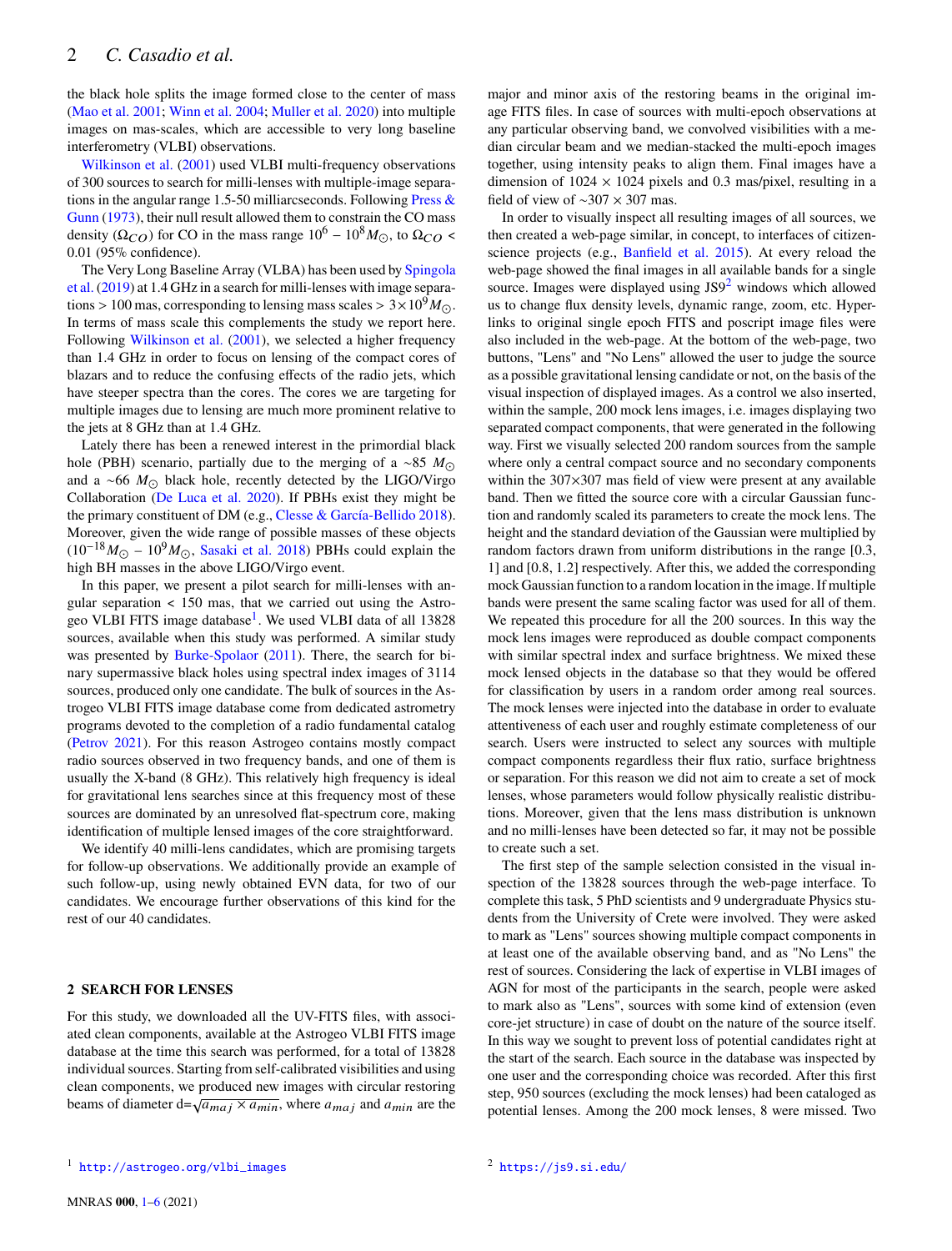specific persons together were responsible for missing six out of these 8 sources. Given the higher than average rate of failure, their judgments were considered unreliable. Therefore, two of the authors who are experienced VLBI researchers re-inspected all sources classified by the original two people. They recovered the mock lenses and also selected 4 more lens candidates in addition to the 950 previously obtained. The final result is that the number of missed mock lenses was two and hence we estimate the final loss rate of real lens candidates as ~ 1% (2/200).

After this first stage, a detailed visual inspection of the 954 sources was performed by CC and DB. Sources were rejected if they showed clear surface brightness or spectral index discrepancies between components, clear processing artifacts and/or clear core-jet structures without evidence of any other unresolved bright component aside from the core. After this second stage we were left with 128 candidates. Three more authors (AR, IB, and PW), who led the CLASS project and were therefore familiar with radio images of lenses, then examined these 128 sources, and rejected 69 more objects. Our remaining sample, after these multiple stages of visual inspections, consisted of 59 lens candidates.

Since a significant number of images come from astrometry and geodesy programs, with poor  $uv$ -coverage and short integration times, they may have artifacts and lack extended weak emission. Therefore, we decided to use a conservative approach, and finally reject sources based on the surface brightness preservation criterion, i.e., components fainter than the core should appear more compact. Since gravitational lensing preserves the surface brightness of the background source, we expect the lensed images to have all the same intrinsic brightness. In [Browne et al.](#page-4-2) [\(2003\)](#page-4-2) a apparent surface brightness ratio of ∼4 between the putative lensed images has been used as a conservative upper limit to select lens candidates within the CLASS program. Here instead, given the wide range of image quality, we used a less stringent apparent surface brightness ratio < 7 to select our final list of gravitational lens candidates, 40 in total.

#### **3 BEST CANDIDATES AND OPTICAL COUNTERPARTS**

The final 40 gravitational lens candidates which passed the multiplestage selection are listed in Table [1.](#page-3-1) This means that all 40 sources show multiple compact components at least in one of the available frequency and the apparent surface brightness ratio between components is  $< 7$ . In Fig. [1](#page-2-0) we show two of the milli-lens candidates as they appear in our new EVN 5GHz observations, as an example. The completion of the remaining sources' observations and data reduction is on-going.

If the multiple components are the putative lensed images of the same source, we expect them to have the same spectra and flux density ratio between epochs. Given the small time delays between images in millilenses (e.g., characteristically around 20 seconds for a CO of  $10^{7} M_{\odot}$ , [\(Nemiroff et al.](#page-4-14) [2001\)](#page-4-14)), intrinsic variability on such short timescales is likely to have negligible effect on flux density ratios and spectral indices. For all but five sources (J0213+8717, J1143+1834, J1632+3547, J1653+3503, and J1805-0438) we have a contemporary observation at two different frequencies (either 8 GHz and 4.3 GHz or 8 GHz and 2.3 GHz) that we use to compute the spectral indices of the multiple components. We used Difmap [\(Shepherd](#page-4-15) [1997\)](#page-4-15) to fit the multiple components observed in each source with circular Gaussian brightness distributions and we computed the components spectral indices  $\alpha$  (S<sub>v</sub>  $\propto$  v<sup> $\alpha$ </sup>) at the available frequencies. As pointed out by [Spingola et al.](#page-4-7) [\(2019\)](#page-4-7), spectral indices may be biased toward high negative values because of the combined effect of higher angu-



<span id="page-2-0"></span>Figure 1. New EVN 5 GHz images of two milli-lens candidates, shown as example. The first contour is at  $3 \times$  rms of the map noise. Grey ellipses are the respective restoring beams. The cyan dot indicates the optical photocenter position [\(Kovalev et al.](#page-4-16) [2020\)](#page-4-16), with errorbars taken from Gaia EDR3 that are smaller than the symbol size. In the new EVN image, J0527+1743 preserves the multi compact components structure, while J0237+1116 shows a clear core-jet structure, which differs from the image selected within our search for milli-lenses.

lar resolution and poorer sensitivity at high frequencies. Moreover, we cannot discard the possibility that light rays, which go through different paths to produce multiple images, cross different plasma with different absorption coefficients. This would also lead to multiple images with different spectral indices. Therefore, we use the spectral indices obtained only to suggest, among the 40 best candidates, sources that have the highest probability to be associated with gravitational lenses rather than reject candidates. These must have multiple components with similar flat ( $\alpha$  < 0.5) spectral indices, in order to be lensed images of a core-jet system in the background. Among the 40 candidates, the two sources which best satisfy these criteria are J0527+1743, and J2312+0919. A third promising source is J1143+1834, for which no spectral index information is available.

We also investigated the optical counterparts of the 40 lens candidates, using the publicly available optical catalogs in *Aladin Sky Atlas*. Only 15 sources have associated optical counterparts and among them, only 4 sources (J0024-4202, J0210-2213, J2214-2521, J2312+0919) have known redshifts.

Another important piece of information comes from the comparison between the optical and VLBI position. VLBI-*Gaia* offsets are a widely discussed topic (e.g., [Kovalev et al.](#page-4-17) [2017;](#page-4-17) [Xu et al.](#page-5-5) [2021,](#page-5-5) and references therein) and it has been shown that such offsets can be used as a tool to distinguish between the accretion disk and jet emission regions [\(Plavin et al.](#page-4-18) [2019\)](#page-4-18). Six sources from our sample have coordinates within 0.5 arcseconds from optical sources in the *Gaia Early Data Release (EDR) 3* [\(Gaia Collaboration et al.](#page-4-19) [2020\)](#page-4-19). However, only for two of them accurate VLBI-Gaia offsets are available. In J0237+1116, the *Gaia* position is shifted in the opposite direction of the extended emission in C-band which connects the two bright components at X-band, and is located 2.6 mas west the brightest component [Kovalev et al.](#page-4-16) [\(2020\)](#page-4-16). This may suggest that what we see in our VLBI image is a core-jet structure while the optical emission comes mostly from the accretion disk following [Plavin](#page-4-18) [et al.](#page-4-18) [\(2019\)](#page-4-18). This is supported by our newly obtained EVN 5 GHz image (see Fig. [1\)](#page-2-0), where the source shows a clear core-jet structure, which allows us to discard it as a lens. In J2214-2521, for which the radio position is available in ICRF3 [\(Charlot et al.](#page-4-20) [2020\)](#page-4-20), the VLBI-Gaia offset is ∼155 mas. The separation between radio components in this source is an order of magnitude smaller. The optical image from PanSTARRS which reveals the presence of an extended galaxy at redshift z=0.0868, suggests that in this case some bright optical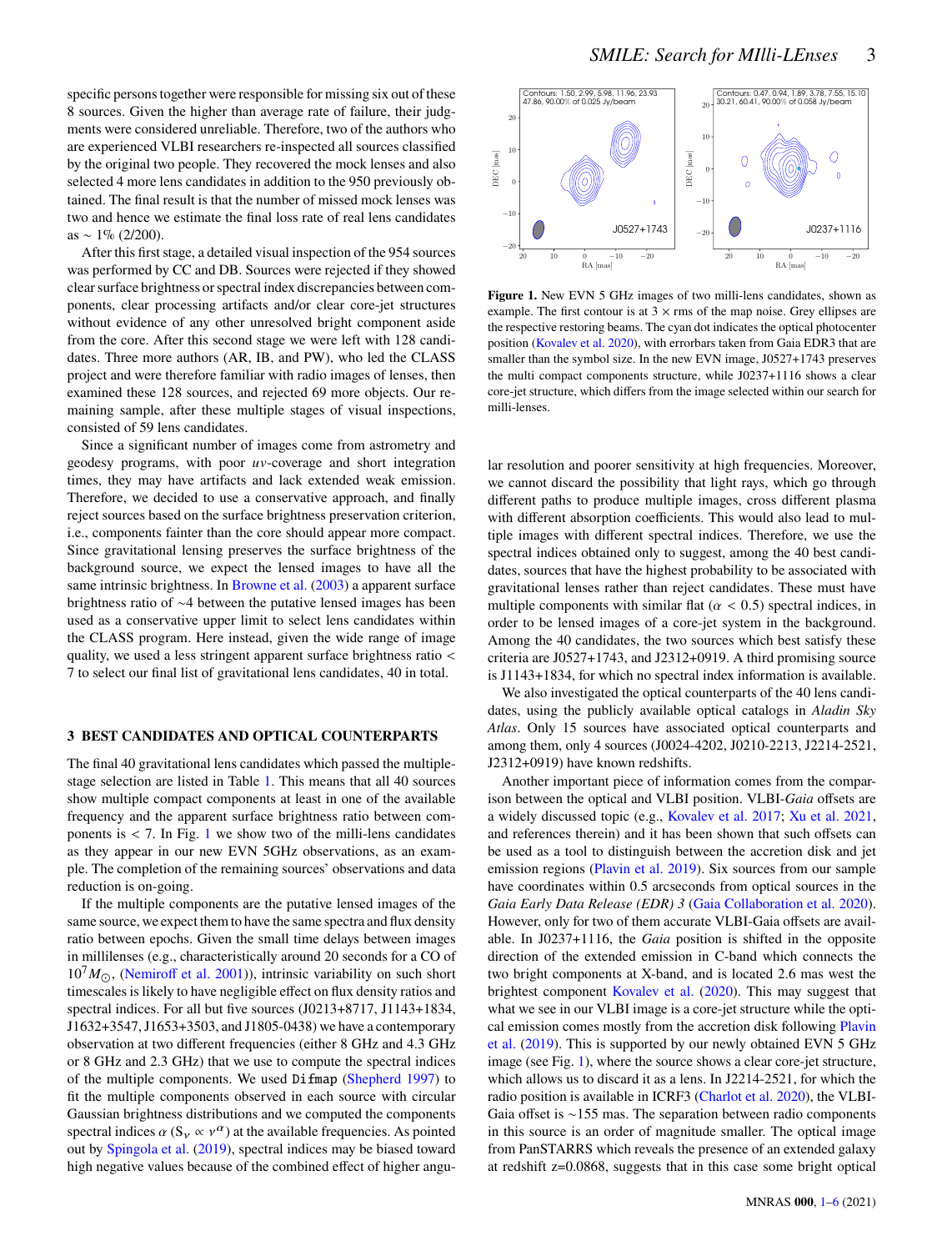<span id="page-3-1"></span>**Table 1.** Best lens candidates: (1) - J2000 name; (2) and (3) - Right ascension and Declination (J2000) according to NASA NED.

| ID             | RA          | DEC            |
|----------------|-------------|----------------|
|                | h:m:s       | d:m:s          |
| $J0010 - 0740$ | 00:10:50.60 | $-07:40:12.10$ |
| $J0011+3443$   | 00:11:17.01 | $+34:43:33.64$ |
| J0024-4202     | 00:24:42.99 | $-42:02:03.95$ |
| $J0044 + 2858$ | 00:44:21.55 | $+28:58:33.84$ |
| $J0052+1633$   | 00:52:36.17 | $+16:33:00.45$ |
| $J0118 + 3810$ | 01:18:10.14 | $+38:10:55.10$ |
| $J0132+5211$   | 01:32:18.92 | $+52:11:30.70$ |
| J0139+0824     | 01:39:57.16 | $+08:24:26.80$ |
| $J0203+3041$   | 02:03:45.36 | $+30:41:29.11$ |
| $J0210 - 2213$ | 02:10:10.06 | $-22:13:36.90$ |
| J0213+8717     | 02:13:57.85 | $+87:17:28.8$  |
| J0222+0952     | 02:22:15.61 | $+09:52:37.80$ |
| J0232-3422     | 02:32:30.03 | $-34:22:03.10$ |
| $J0237+1116$   | 02:37:13.59 | $+11:16:15.48$ |
| $J0502+1626$   | 05:02:47.39 | $+16:26:39.32$ |
| J0527+1743     | 05:27:23.21 | $+17:43:25.10$ |
| J0616-1957     | 06:16:01.57 | $-19:57:16.20$ |
| $J0732+6023$   | 07:32:50.97 | $+60:23:40.06$ |
| $J0923 - 3435$ | 09:23:53.88 | $-34:35:26.10$ |
| J1132+5100     | 11:32:50.39 | $+51:00:19.92$ |
| J1143+1834     | 11:43:26.07 | $+18:34:38.36$ |
| J1218-2159     | 12:18:58.82 | $-21:59:45.4$  |
| J1306+0341     | 13:06:16.00 | $+03:41:40.80$ |
| J1340-0335     | 13:40:13.30 | $-03:35:20.80$ |
| J1344-1739     | 13:44:03.42 | $-17:39:05.50$ |
| J1632+3547     | 16:32:31.25 | +35:47:37.74   |
| J1653+3503     | 16:53:53.16 | $+35:03:27.03$ |
| J1721+5207     | 17:21:36.26 | $+52:07:10.40$ |
| J1805-0438     | 18:05:31.12 | $-04:38:09.69$ |
| $J2010+1513$   | 20:10:08.20 | $+15:13:58.84$ |
| J2044+6649     | 20:44:49.19 | $+66:49:02.30$ |
| J2114+4036     | 21:14:10.01 | +40:36:42.19   |
| J2209+6442     | 22:09:30.49 | $+64:42:20.70$ |
| J2214-2521     | 22:14:46.39 | $-25:21:16.00$ |
| J2225+0841     | 22:25:43.48 | $+08:41:57.20$ |
| J2259+4037     | 22:59:04.04 | $+40:37:47.10$ |
| J2312+0919     | 23:12:28.07 | $+09:19:26.70$ |
| J2324-0058     | 23:24:04.62 | $-00:58:54.20$ |
| J2337-0622     | 23:37:29.19 | $-06:22:13.20$ |
| $J2347 - 1856$ | 23:47:08.63 | $-18:56:18.86$ |

emitting region within the galaxy may be responsible for the offset of the optical position or, an alternative scenario, the radio source is a background object, while *Gaia* measures the optical photocenter of the nearby foreground galaxy. We will further investigate VLBI-Gaia offsets of our lens candidates in future publication after a careful analysis of EVN phase-referencing observations.

We report below a few extra notes and considerations on some of the sources.

*J0024-4202*: Previously classified as a Gigahertz Peaked Spectrum (GPS) radio galaxy (e.g., [Labiano et al.](#page-4-21) [2007\)](#page-4-21), the optical counterpart is located at redshift z=0.937.

*J0210-2213*: Classified as a GPS source [\(Snellen et al.](#page-4-22) [2002\)](#page-4-22); the optical counterpart is located at redshift z=1.49.

*J1132+5100*: Located behind the galaxy cluster Abell 1314 [\(Vallee & Roger](#page-5-6) [1989\)](#page-5-6). The different spectral indices of components A and B suggest that they are not images of each other and should be discarded. However, the peculiar location of this source,

behind a galaxy cluster, is favorable for the search of gravitational lens systems.

*J1143+1834*: This source has been previously reported as Compact Symmetric Object (CSO) [\(Sokolovsky et al.](#page-4-23) [2011\)](#page-4-23) and Supermassive Binary Black Hole (SBBH) candidates [\(Tremblay et al.](#page-5-7) [2016\)](#page-5-7).

*J1632+3547*: [Tremblay et al.](#page-5-7) [\(2016\)](#page-5-7) discarded this source as a CSO candidate, but they still propose it as SBBH candidate.

*J1653+3503*: This source has been discarded as both CSO and SBBH candidate [\(Tremblay et al.](#page-5-7) [2016\)](#page-5-7).

*J2312+0919*: Associated with a Fanaroff-Riley II (FRII) - high excitation radio galaxy, 3C 456, (e.g., [Macconi et al.](#page-4-24) [2020\)](#page-4-24); the optical counterpart is located at redshift z=0.233.

*J2347-1856*: Previously classified as a CSO [\(Taylor & Peck](#page-4-25) [2003;](#page-4-25) [Sokolovsky et al.](#page-4-23) [2011\)](#page-4-23).

#### **4 CANDIDATE CONFIRMATION**

We performed a pilot search for milli-arcsecond gravitational lenses to probe the existence of COs in the mass range of  $10^6 - 10^9 M_{\odot}$ . The possible locations and origins of such objects, are different. For example, a supermassive CO could be a quiescent supermassive black hole hosted within a galaxy, or one of the CDM subhalos expected to surround the host galactic CDM halo [\(Kravtsov](#page-4-26) [2010\)](#page-4-26). In both cases, we should expect to see optical emission associated to the host galaxy in the lens plane. In the case of a free-floating CO (either a supermassive black hole or a DM halo), it is possible that no optical emission is associated with the lens. Hence, the optical emission, if present, should be associated with the lensed source and, therefore, should be lensed like the radio emission. This means that, if the radio and optical are co-spatial in the lensed source, the *Gaia* position is expected to be in between the putative lensed images, given the inability of *Gaia* observatory to resolve components with angular separation lower than  $\sim 100$  mas [\(Lemon et al.](#page-4-27) [2017\)](#page-4-27). The situation is different if the optical and radio emissions are not cospatial (e.g., [Reines et al.](#page-4-28) [2020\)](#page-4-28). In this case, we may still expect the optical emission being lensed, but the *Gaia* position is not expected necessarily to fall in between the putative lensed images observed at VLBI scales.

The optical counterparts of these sources will be one of the aspects to investigate in further analysis, but we mostly expect multifrequency and/or multi-epoch VLBI observations in future to be fundamental for finally confirming or rejecting the lens nature of these candidates. Since the short time delays in milli-lenses do not create delay-dependent changes in flux ratios, multi-epoch observations will help in discarding many candidates based on flux density ratio measurements between the putative lens images. Ultimately, the sources that will preserve flux density ratios despite flux density variability over epochs, and have multiple compact components with similar spectral indexes, will be tested using lens modelling to verify if the configuration and relative flux densities are compatible with a gravitational lens system.

#### <span id="page-3-0"></span>**5 DISCUSSION AND FURTHER ACTIONS**

The sample of the 40 most probable milli-lens candidates is being followed-up with EVN observations at 5 and 22 GHz (Project ID: EC071; PI: Casadio). Higher sensitivity 5 GHz images should help to discard core-jet structures if present, and with the addition of the 22 GHz we hope to better resolve the structure of compact components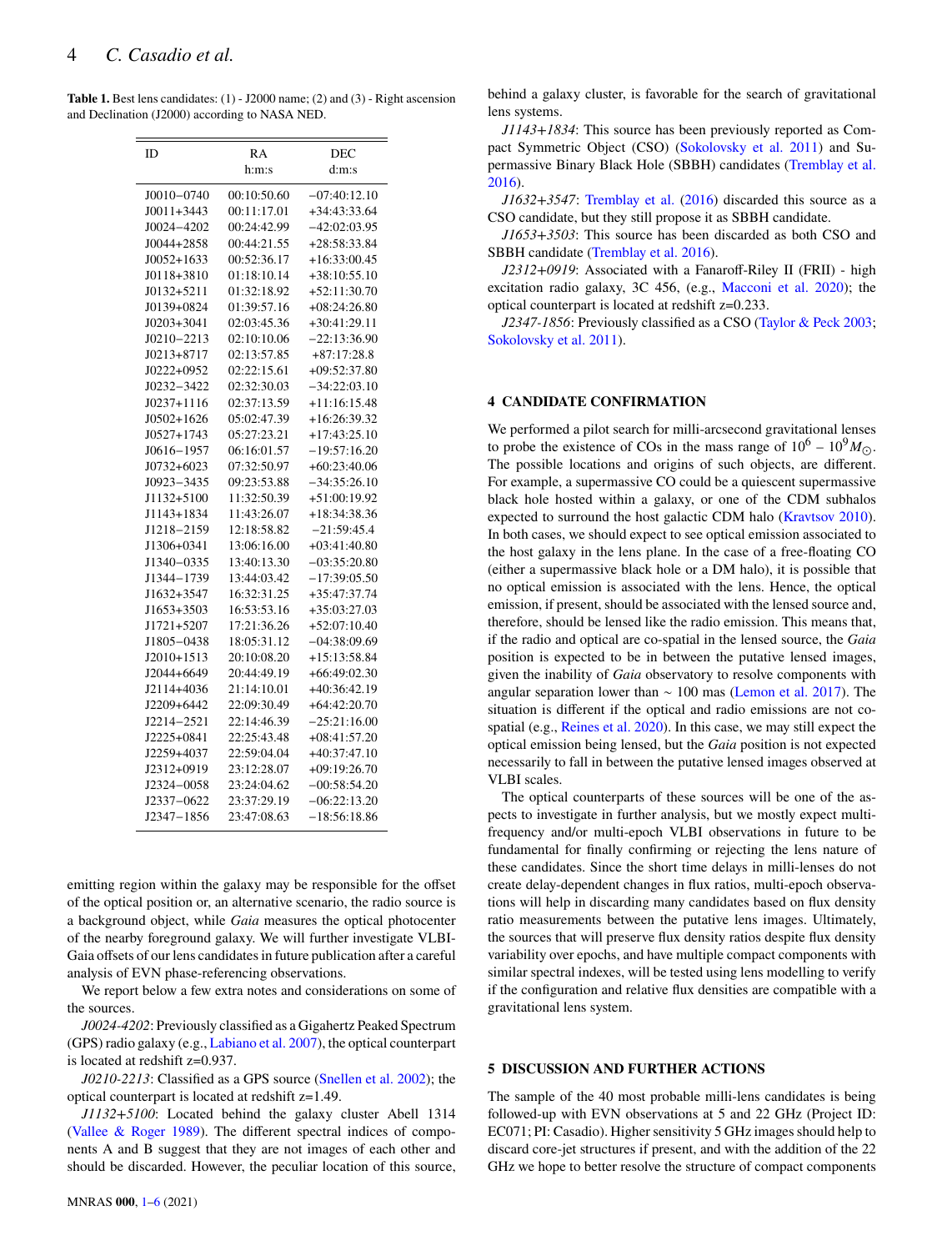and to add more spectral information. We encourage the community to join with more follow-up observations.

Any sources that do not pass the follow-up tests and are rejected as milli-lens candidates can still be investigated as candidates for a supermassive binary black hole system or a CSO. CSO and GPS radio galaxies, based on morphological and spectral classification respectively, are thought to be the young counterparts of extended radio sources. The radio emission in these objects mostly comes from lobes, which often have compact hot-spots separated by less than a kiloparsec [\(Wilkinson et al.](#page-5-8) [1994\)](#page-5-8). For this reason, their morphology may resemble that of a gravitational lens system on scales from mas to tens of mas. Therefore, if not confirmed as gravitational lens candidates by up-coming observations, some of our lens candidates could be investigated as CSO candidates. In the previous section, we specified the four sources that have been previously classified as either CSO or GPS. For the remaining 36 sources no information was found. Another important application of this search is the possible discovery of supermassive binary black hole systems which can also display compact components on mas-scales [\(Taylor et al.](#page-4-29) [2007;](#page-4-29) [Gitti](#page-4-30) [et al.](#page-4-30) [2013\)](#page-4-30).

The confirmation of any of these sources as a millilens, would be a major discovery. On the contrary, a null result would help to constrain  $\Omega_{CO}$ , as in the study of [Wilkinson et al.](#page-5-4) [\(2001\)](#page-5-4). However, in order to constrain  $\Omega_{CO}$ , we need to perform such a search on a complete sample of sources. For this purpose, we selected a complete sample of sources with flux density at 8 GHz higher than 50 mJy, starting from the complete sample in CLASS [\(Browne et al.](#page-4-2) [2003\)](#page-4-2). Sources that have not been previously observed with VLBI observations, will be observed with VLBA at 4.3 and 7.6 GHz in 2020–2021 (Project ID: BR235; PI: Readhead). This complete sample of ∼5000 sources, in case of null result from the search of millilenses, will help us set an upper limit on  $\Omega_{CO}$  with a precision of over an order of magnitude better than in [Wilkinson et al.](#page-5-4) [\(2001\)](#page-5-4), who analyzed a complete sample of 300 sources.

#### **ACKNOWLEDGEMENTS**

C.C., D.B., N.M., V.P., and K.T. acknowledge support from the European Research Council (ERC) under the European Union Horizon 2020 research and innovation program under the grant agreement No 771282. V. Pavlidou acknowledges support from the Foundation of Research and Technology - Hellas Synergy Grants Program through project MagMASim, jointly implemented by the Institute of Astrophysics and the Institute of Applied and Computational Mathematics and by the Hellenic Foundation for Research and Innovation (H.F.R.I.) under the "First Call for H.F.R.I. Research Projects to support Faculty members and Researchers and the procurement of high-cost research equipment grant" (Project 1552 CIRCE). T. H. was supported by the Academy of Finland projects 317383, 320085, and 322535. We thank Fotini Bouzelou and John Kypriotakis who also helped in the search for lens candidates. We would like to thank the MPIfR internal referee Silke Britzen for the careful reading of the manuscript. We would like also to thank Leonid Petrov for maintaining the Astrogeo VLBI FITS image database and A. Bertarini, L. Vega Garcia, N. Corey, Y. Cui, L. Gurvits, X. He, Y. Y. Kovalev, S-S. Lee, R. Lico, E. Liuzzo, A. Marscher, S. Jorstad, C. Marvin, D. Homan, M. Lister, A. Pushkarev, E. Ros, T. Savolainen, K. Sokolovski, A. Tao, G. Taylor, A. de Witt, M. Xu, B. Zhang for making VLBI images they produced publicly available. We found that a practice to upload VLBI images to a publicly available databases brings great benefits to the scientific community. This research has

made use of *Aladin sky atlas* developed at CDS, Strasbourg Observatory, France [\(Bonnarel et al.](#page-4-31) [2000\)](#page-4-31).

#### **DATA AVAILABILITY**

The FITS images and UV-FITS files underlying this article are publicly available at the Astrogeo VLBI FITS image database ([http://astrogeo.org/vlbi\\_images](http://astrogeo.org/vlbi_images)). The usage policy of the Astrogeo VLBI FITS image database as well as the presence of unpublished material within the database does not permit the publication of either images or source related data obtained along with this study.

#### **REFERENCES**

- <span id="page-4-13"></span>Banfield J. K., et al., 2015, [MNRAS,](http://dx.doi.org/10.1093/mnras/stv1688) [453, 2326](https://ui.adsabs.harvard.edu/abs/2015MNRAS.453.2326B)
- <span id="page-4-0"></span>Benitez-Llambay A., Frenk C., 2020, [MNRAS,](http://dx.doi.org/10.1093/mnras/staa2698) [498, 4887](https://ui.adsabs.harvard.edu/abs/2020MNRAS.498.4887B)
- <span id="page-4-31"></span>Bonnarel F., et al., 2000, [A&AS,](http://dx.doi.org/10.1051/aas:2000331) [143, 33](https://ui.adsabs.harvard.edu/abs/2000A&AS..143...33B)
- <span id="page-4-2"></span>Browne I. W. A., et al., 2003, [MNRAS,](http://dx.doi.org/10.1046/j.1365-8711.2003.06257.x) [341, 13](https://ui.adsabs.harvard.edu/abs/2003MNRAS.341...13B)
- <span id="page-4-11"></span>Burke-Spolaor S., 2011, [MNRAS,](http://dx.doi.org/10.1111/j.1365-2966.2010.17586.x) [410, 2113](https://ui.adsabs.harvard.edu/abs/2011MNRAS.410.2113B)
- <span id="page-4-20"></span>Charlot P., et al., 2020, [A&A,](http://dx.doi.org/10.1051/0004-6361/202038368) [644, A159](https://ui.adsabs.harvard.edu/abs/2020A&A...644A.159C)
- <span id="page-4-9"></span>Clesse S., García-Bellido J., 2018, [Physics of the Dark Universe,](http://dx.doi.org/10.1016/j.dark.2018.08.004) [22, 137](https://ui.adsabs.harvard.edu/abs/2018PDU....22..137C)
- <span id="page-4-8"></span>De Luca V., Desjacques V., Franciolini G., Pani P., Riotto A., 2020, arXiv e-prints, [p. arXiv:2009.01728](https://ui.adsabs.harvard.edu/abs/2020arXiv200901728D)
- <span id="page-4-19"></span>Gaia Collaboration Brown A. G. A., Vallenari A., Prusti T., de Bruijne J. H. J., Babusiaux C., Biermann M., 2020, Gaia Early Data Release 3: Summary of the contents and survey properties ([arXiv:2012.01533](http://arxiv.org/abs/2012.01533))
- <span id="page-4-30"></span>Gitti M., Giroletti M., Giovannini G., Feretti L., Liuzzo E., 2013, [A&A,](http://dx.doi.org/10.1051/0004-6361/201322401) [557,](https://ui.adsabs.harvard.edu/abs/2013A&A...557L..14G) [L14](https://ui.adsabs.harvard.edu/abs/2013A&A...557L..14G)
- <span id="page-4-3"></span>King L. J., Browne I. W. A., Marlow D. R., Patnaik A. R., Wilkinson P. N., 1999, [MNRAS,](http://dx.doi.org/10.1046/j.1365-8711.1999.02328.x) [307, 225](https://ui.adsabs.harvard.edu/abs/1999MNRAS.307..225K)
- <span id="page-4-17"></span>Kovalev Y. Y., Petrov L., Plavin A. V., 2017, [A&A,](http://dx.doi.org/10.1051/0004-6361/201630031) [598, L1](https://ui.adsabs.harvard.edu/abs/2017A&A...598L...1K)
- <span id="page-4-16"></span>Kovalev Y. Y., Zobnina D. I., Plavin A. V., Blinov D., 2020, [MNRAS,](http://dx.doi.org/10.1093/mnrasl/slaa008) [493,](https://ui.adsabs.harvard.edu/abs/2020MNRAS.493L..54K) [L54](https://ui.adsabs.harvard.edu/abs/2020MNRAS.493L..54K)
- <span id="page-4-26"></span>Kravtsov A., 2010, [Advances in Astronomy,](http://dx.doi.org/10.1155/2010/281913) [2010, 281913](https://ui.adsabs.harvard.edu/abs/2010AdAst2010E...8K)
- <span id="page-4-21"></span>Labiano A., Barthel P. D., O'Dea C. P., de Vries W. H., Pérez I., Baum S. A., 2007, [A&A,](http://dx.doi.org/10.1051/0004-6361:20066183) [463, 97](https://ui.adsabs.harvard.edu/abs/2007A&A...463...97L)
- <span id="page-4-27"></span>Lemon C. A., Auger M. W., McMahon R. G., Koposov S. E., 2017, [MNRAS,](http://dx.doi.org/10.1093/mnras/stx2094) [472, 5023](https://ui.adsabs.harvard.edu/abs/2017MNRAS.472.5023L)
- <span id="page-4-24"></span>Macconi D., Torresi E., Grandi P., Boccardi B., Vignali C., 2020, [MNRAS,](http://dx.doi.org/10.1093/mnras/staa560) [493, 4355](https://ui.adsabs.harvard.edu/abs/2020MNRAS.493.4355M)
- <span id="page-4-4"></span>Mao S., Witt H. J., Koopmans L. V. E., 2001, [MNRAS,](http://dx.doi.org/10.1046/j.1365-8711.2001.04143.x) [323, 301](https://ui.adsabs.harvard.edu/abs/2001MNRAS.323..301M)
- <span id="page-4-5"></span>Muller S., Jaswanth S., Horellou C., Martí-Vidal I., 2020, [A&A,](http://dx.doi.org/10.1051/0004-6361/202038978) [641, L2](https://ui.adsabs.harvard.edu/abs/2020A&A...641L...2M)
- <span id="page-4-1"></span>Myers S. T., et al., 2003, [MNRAS,](http://dx.doi.org/10.1046/j.1365-8711.2003.06256.x) [341, 1](https://ui.adsabs.harvard.edu/abs/2003MNRAS.341....1M)
- <span id="page-4-14"></span>Nemiroff R. J., Marani G. F., Norris J. P., Bonnell J. T., 2001, [Phys. Rev. Lett.,](http://dx.doi.org/10.1103/PhysRevLett.86.580) [86, 580](https://ui.adsabs.harvard.edu/abs/2001PhRvL..86..580N)
- <span id="page-4-12"></span>Petrov L., 2021, [AJ,](http://dx.doi.org/10.3847/1538-3881/abc4e1) [161, 14](https://ui.adsabs.harvard.edu/abs/2021AJ....161...14P)
- <span id="page-4-18"></span>Plavin A. V., Kovalev Y. Y., Petrov L. Y., 2019, [ApJ,](http://dx.doi.org/10.3847/1538-4357/aaf650) [871, 143](https://ui.adsabs.harvard.edu/abs/2019ApJ...871..143P)
- <span id="page-4-6"></span>Press W. H., Gunn J. E., 1973, [ApJ,](http://dx.doi.org/10.1086/152430) [185, 397](https://ui.adsabs.harvard.edu/abs/1973ApJ...185..397P)
- <span id="page-4-28"></span>Reines A. E., Condon J. J., Darling J., Greene J. E., 2020, [ApJ,](http://dx.doi.org/10.3847/1538-4357/ab4999) [888, 36](https://ui.adsabs.harvard.edu/abs/2020ApJ...888...36R)
- <span id="page-4-10"></span>Sasaki M., Suyama T., Tanaka T., Yokoyama S., 2018, [Classical and Quantum](http://dx.doi.org/10.1088/1361-6382/aaa7b4) [Gravity,](http://dx.doi.org/10.1088/1361-6382/aaa7b4) 35, 063001
- <span id="page-4-15"></span>Shepherd M., 1997, in Astronomical Data Analysis Software and Systems VI. p. 77
- <span id="page-4-22"></span>Snellen I. A. G., Lehnert M. D., Bremer M. N., Schilizzi R. T., 2002, [MNRAS,](http://dx.doi.org/10.1046/j.1365-8711.2002.05978.x) [337, 981](https://ui.adsabs.harvard.edu/abs/2002MNRAS.337..981S)
- <span id="page-4-23"></span>Sokolovsky K. V., Kovalev Y. Y., Pushkarev A. B., Mimica P., Perucho M., 2011, [A&A,](http://dx.doi.org/10.1051/0004-6361/201015772) [535, A24](https://ui.adsabs.harvard.edu/abs/2011A&A...535A..24S)
- <span id="page-4-7"></span>Spingola C., McKean J. P., Lee M., Deller A., Moldon J., 2019, [MNRAS,](http://dx.doi.org/10.1093/mnras/sty3189) [483, 2125](https://ui.adsabs.harvard.edu/abs/2019MNRAS.483.2125S)
- <span id="page-4-25"></span>Taylor G. B., Peck A. B., 2003, [ApJ,](http://dx.doi.org/10.1086/378267) [597, 157](https://ui.adsabs.harvard.edu/abs/2003ApJ...597..157T)
- <span id="page-4-29"></span>Taylor G. B., Rodriguez C., Zavala R. T., Peck A. B., Pollack L. K., Romani R. W., 2007, in Karas V., Matt G., eds, Vol. 238, Black Holes from Stars to Galaxies – Across the Range of Masses. pp 269–272, [doi:10.1017/S174392130700511X](http://dx.doi.org/10.1017/S174392130700511X)